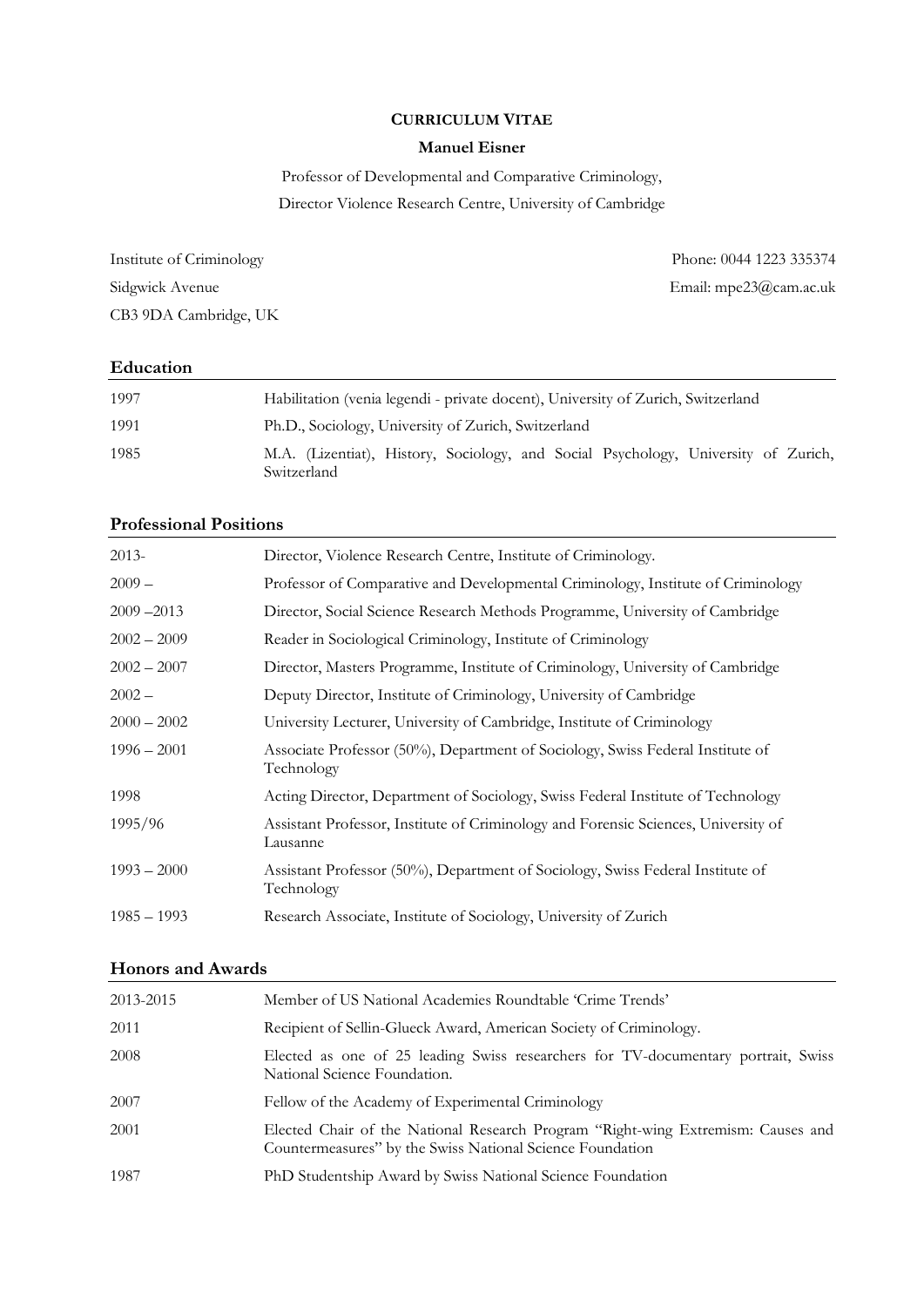### Professional Services

#### Membership in Editorial and Advisory Boards

Member of Editorial Board of Kriminologisches Bulletin – Bulletin de Criminologie (1995 – 2000), Member of Editorial Board of the Neue Kriminalpolitik (1996 – 2002), Member of the Steering Committee of the Schweizerische Arbeitsgruppe für Kriminologie (1998 – 2003), Member of Editorial Board of Historical Social Research – Historische Sozialforschung (1998 – 2001), Member of Editorial Board of the *Journal für Konflikt- und Gewaltforschung* (1999 – 2005), Founding Member of the European Society of Criminology (2000), Member of the Scientific Board for the National Research Programme Racism and Violence of the Swiss National Science Foundation (2001 – 2008), Member of Editorial Board, Clarendon Studies in Criminology, Oxford University Press (2002 –), Member of Academic Advisory Board, Kriminologisches Forschungsinstitut Niedersachsen (2006 –), Member of Michael J. Hindelang Award Committee, American Society of Criminology (2006); Member of the ASC Sellin Glueck Award Committee (2012-), Member of Program Advisory Committee, American Society of Criminology (2010, 2011, 2012); Member of Advisory Board, International Journal of Conflict and Violence (2007 –); Member of Nominations Committee of the Academy of Experimental Criminology (2011). Member of Editorial Board, Psychology, Public Policy, and Law (2011-).

#### Reviews for Research Foundations

Economic and Social Sciences Research Council (UK), Fonds de la Recherche Scientifique (Belgium), German Research Foundation (Germany), Jacobs Foundation (Switzerland), Swiss National Science Foundation (Switzerland), University of Basel Research Fund (Switzerland), US National Science Foundation (USA), Children and Violence Evaluation Challenge Foundation.

#### Ad-hoc Peer Reviews for Journals and Book Series

Aggressive Behavior; British Journal of Criminology; British Journal of Sociology; Cambridge Journal of Economics; Child Development; Clarendon Studies of Criminology; Criminology; Criminology & Criminal Justice; European Journal of Criminology; International Journal of Conflict and Violence; Journal of Child Psychology and Psychiatry; Journal of Peace Research; Journal of Behavioral Neuroscience; Kriminologisches Bulletin – Bulletin de Criminologie; Monatsschrift für Kriminologie und Strafrechtsreform; Neue Kriminalpolitik, Zeitschrift für Soziologie.

#### Consulting

Council of Europe, Advisor to the Directorate of Legal Affairs, Division of Crime Problems (1994), Legal Issues Commission of the Swiss National Council, Invited Expert (2001), Neighbourhood Renewal Advisor, NRU Programme, Department for Communities and Local Government (2006), Scientific Expert on Prevention of Youth Violence, Swiss Federal Council Federal Department of Home Affairs (2008), Scientific Advisor, Crime Prevention Council of Lower Saxony (Germany), Development of European Masters Programme in Crime Prevention (2009/10), Member of Youth Violence Prevention Guideline Development Group, WHO (since 2012), WHO Global Violence Prevention Alliance (2012-).

## Research Grants and Contracts (since 2002)

| 2015          | School-based Interventions for Reducing Disciplinary School Exclusion: A Systematic Review, Principal<br>Investigator, Nuffield Foundation, GBP 20,000                                         |
|---------------|------------------------------------------------------------------------------------------------------------------------------------------------------------------------------------------------|
| 2014          | Global Violence Reduction Conference, Principal Co-ordinator, Optimus Foundation, GBP 150,000                                                                                                  |
| $2014 - 2017$ | Zurich Project on the Social Development of Children, Phase IV, Principal Investigator, co-financed by Swiss<br>National Science Foundation and Jacobs Foundation, CHF 1.2 Mio (\$1,200,000).  |
| 2015          | Youth delinquency Survey Montevideo, Uruguay, Optimus Foundation, GBP 65,000.                                                                                                                  |
| $2013 - 2015$ | Reducing Academic and Behavioural Problems amongst Children at Risk of School Exclusion in the Greater London<br>Authority, Principal Investigator, European Commission, Euro 462,000.         |
| 2013          | Swiss Guidebook on Evidence-Based Violence Prevention, Principal Investigator, Swiss Child Protection<br>Foundation, CHF 100,000.                                                              |
| $2011 - 2014$ | Zurich Project on the Social Development of Children, Phase III, Principal Investigator, co-financed by Swiss<br>National Science Foundation and Jacobs Foundation, CHF 1.4 Mio (\$1,400,000). |
| 2011          | Sexual Victimisation of Children and Adolescents, Scientific Analyses and Report, Prinipal Investigator, Optimus<br>Foundation, CHF 160,000.                                                   |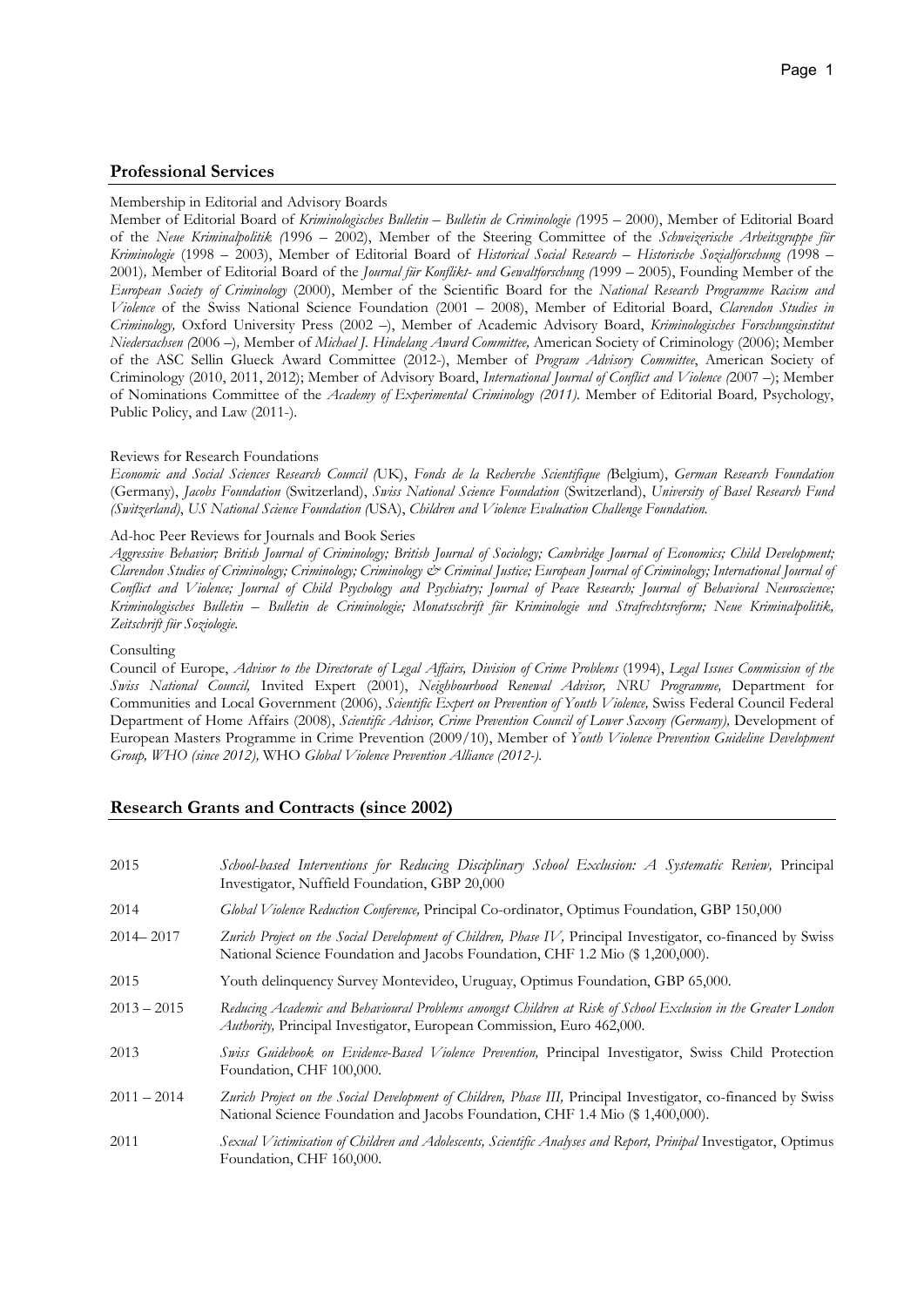| $2007 - 2010$ | Zurich Project on the Social Development of Children, Phase II, Principal Investigator, co-financed by Swiss<br>National Science Foundation, Department of Public Health, Jacobs Foundation, CHF 1.2 Mio (\$<br>$1,200,000$ .                   |
|---------------|-------------------------------------------------------------------------------------------------------------------------------------------------------------------------------------------------------------------------------------------------|
| $2007 - 2009$ | Effects of Negative Life-Events on Delinquent Development, ESRC Research Fellowship, Joseph Murray PI,<br>Manuel Eisner and David Farrington Co-Investigators, GBP 76,000 (\$ 120,000).                                                         |
| $2007 - 2009$ | The Impact of Negative Life-Events on Children's Antisocial Behaviour, British Academy Fellowship, Joseph<br>Murray PI, Manuel Eisner Mentor, GBP 195,000 (\$ 300,000).                                                                         |
| 2008          | Evidence-Based Violence Prevention, Scientific Report to the Swiss Federal Council, Principal Investigator,<br>CHF 60,000 (\$50,000).                                                                                                           |
| 2007          | Self-Report Delinquency Survey, Principal Investigator, Grant by the Ministry of Education of the Canton<br>of Zürich, CHF 80,000 (\$ 65,000).                                                                                                  |
| $2005 - 2006$ | Predicting Aggressive Behaviour in International Comparative Perspective, ESRC Research Fellowship, Lila<br>Kazhemian PI, Manuel Eisner Mentor, GBP 30,000 (\$50,000).                                                                          |
| 2005          | Towards Evidence-based Prevention of Youth Violence, Report to the Federal Commission on Immigration,<br>Principal Investigator, CHF 40,000 (\$35,000).                                                                                         |
| $2003 - 2006$ | Zurich Project on the Social Development of Children, Phase I, Principal Investigator, co-financed by Swiss<br>National Science Foundation, Department of Public Health, Jacobs Foundation, Ministry of<br>Education, CHF 1,6 Mio (\$1,400,000) |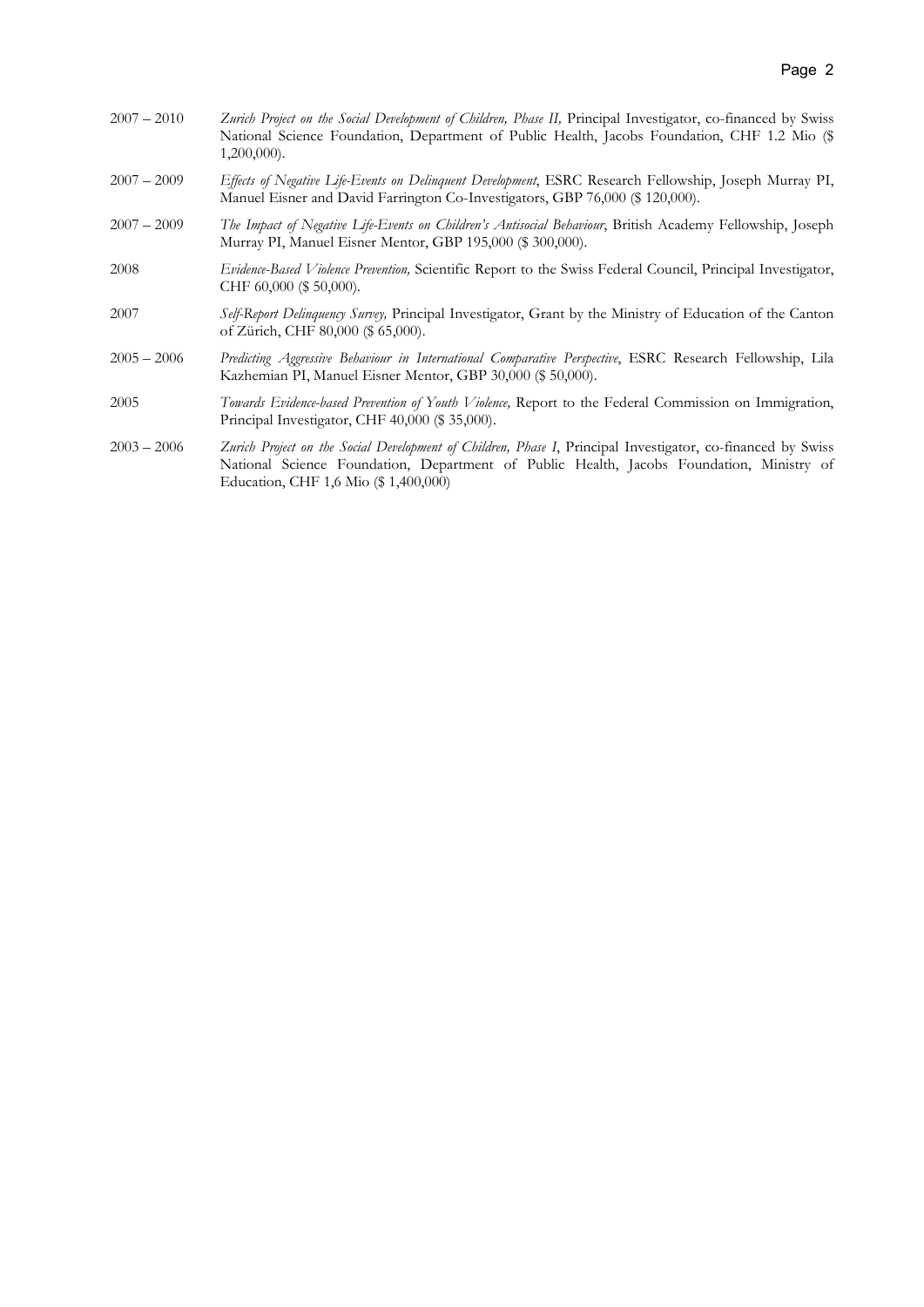## Monographs

- Averdijk, M., Eisner, M. Luciano, E, Valdebenito, S, Obsuth, I. (2014) Wirksame Gewaltprävention: Eine Übersicht zum internationalen Wissensstand. Bern: Bundesamt für Sozialversicherungen.
- Ribeaud, D and M. Eisner (2009). Entwicklung von Gewalterfahrungen Jugendlicher im Kanton Zürich. Oberentfelden: Sauerländer. [Trends in Violent Experiences among Youth in the Canton of Zurich].
- Eisner, M., Ribeaud, D., Jünger, R., & Meidert, U. (2007). Frühprävention von Gewalt und Aggression; Ergebnisse des Zürcher Interventions- und Präventionsprojektes an Schulen. Zürich: Rüegger. [Early Prevention] of Violence and Aggression; Results of the Zurich Prevention- and Intervention Project at Schools]
- Eisner, M. Graf, N. & Moser, P. (2003). Risikodiskurse: Die Dynamik öffentlicher Debatten über Umwelt- und Risikoprobleme in der Schweiz. Zürich: Seismo. (270 pages) [Risk Discourses; the Dynamics of Public Debates on Environmental and Risk Issues in Switzerland]
- Eisner, M., Manzoni, P. & Ribeaud, D. (2000). Gewalterfahrungen von Jugendlichen: Opfererfahrungen und selbstberichtete Gewalt bei Schülerinnen und Schülern im Kanton Zürich. Bern: Sauerländer. (114 pages) [Violent Experiences amongst Adolescents: Victimisation and Self-Reported Violence amongst Students in the Canton of Zurich].
- Eisner, M. (2000). Lebensqualität und Sicherheit im Wohnquartier. Zürich: Rüegger. (120 pages) [Quality of Life and Security in Urban Neighbourhoods].
- Eisner, M. (1997). Das Ende der zivilisierten Stadt? Die Auswirkungen von Modernisierung und städtischem Strukturwandel auf Gewaltdelinquenz. Frankfurt am Main: Campus. (343 pages) [The End of the Civilized City; The Effects of Modernization and Urban Change on Violent Crime]
- Eisner, M. (1991). Politische Sprache und sozialer Wandel; eine quantitative und semantische Analyse von Neujahrsleitartikeln in der Schweiz von 1840 bis 1987. Zürich: Seismo. (211 pages) [Political Language and Social Change; a Quantitative and Semantic Analysis of New Year Editorials in Switzerland, 1840-1987]

# Edited Books, Special Issues, and Published Reports

- Obsuth, I., Sutherland., A, Cope, A., Pilbeam, L., Eisner, M. (in press). London Education and Inclusion Project (LEIP) - Evaluation Report and Executive Summary for the Education Endowment Foundation. London: The Education Endowment Foundation. Retrieved from https://educationendowmentfoundation.org.uk/
- Valdebenito, S., Eisner, M., Farrington, D., Ttofi, M., & Sutherland, A. (2015). School-based Interventions for Reducing Disciplinary School Exclusion: A Systematic Review. USA: The Campbell Collaboration. Retrieved from: http://www.campbellcollaboration.org
- Trajtenberg, N., & Eisner, M. (2014). Hacia una política de prevención de la violencia en Uruguay. Cambridge: University of Cambridge.
- Trajtenberg, N., & Eisner, M. (2014). Towards a More Effective Violence Prevention Policy in Uruguay. Cambridge: University of Cambridge.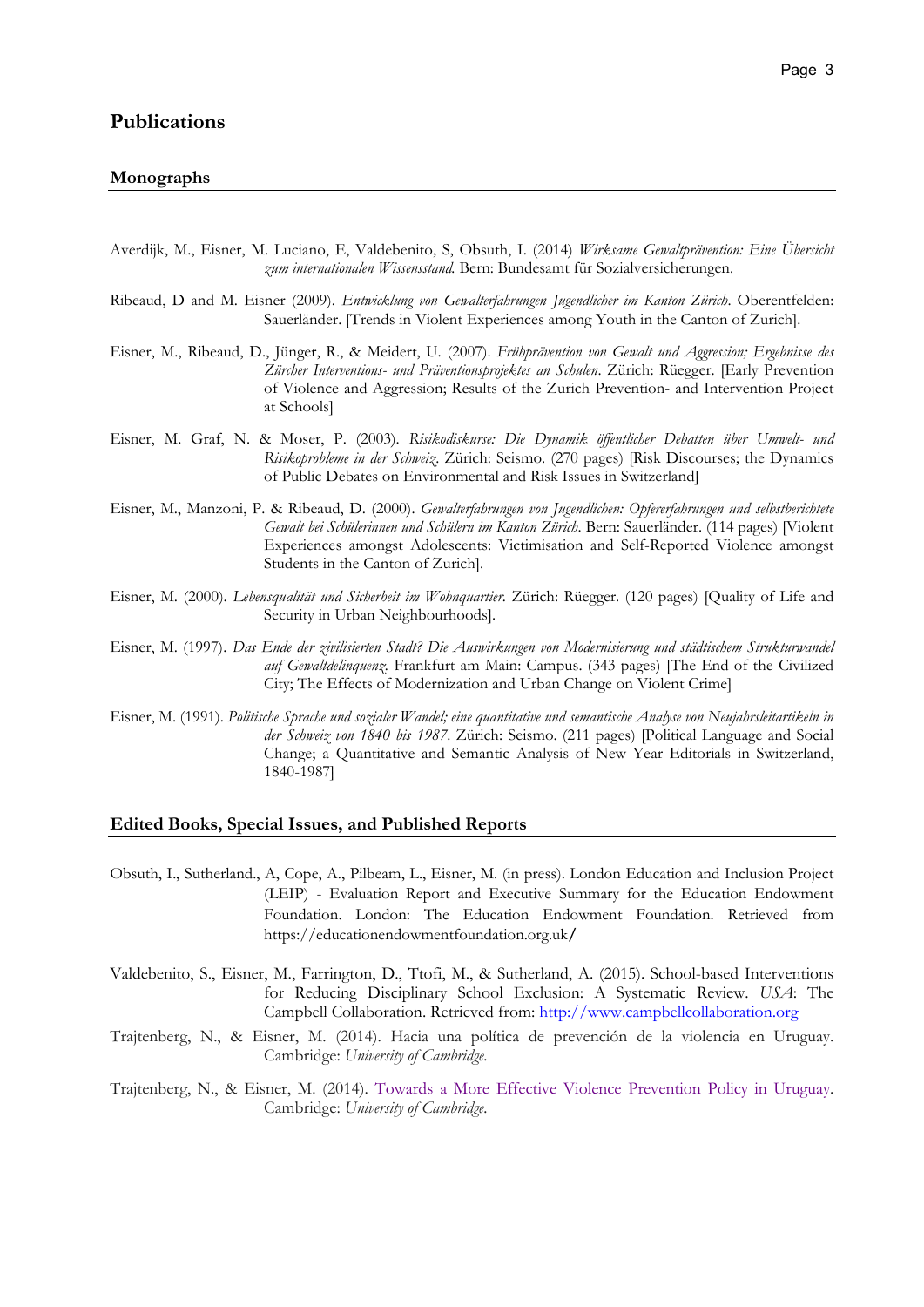- Krisch, M., Eisner, M., Mikton, C., and Butchart., A. (2014). Global Strategies to Reduce Violence by 50% in 30 Years: Findings from the WHO and University of Cambridge Global Violence Reduction Conference 2014 Cambridge: University of Cambridge. Retrieved from: http://wwwfalcon.csx.cam.ac.uk/site/CRIMVRC
- Eisner, M. and T. Malti (2013) The Future of Evidence-based Bullying and Violence Prevention in Childhood and Adolescence, Standing Committee for the Social Sciences (SCSS), Science Position Paper. Strasbourg: European Science Foundation
- Eisner, M. and T. Malti (2012) (eds.). Evidence-Based Developmental Prevention of Youth Violence and Bullying European Perspectives. Special issue of the International Journal of Conflict and Violence, 6(2).
- Averdijk, Margit, K. Mueller-Johnson, M. Eisner (2012). Sexual Victimization of Children and Adolescents in Switzerland. Zurich: Optimus Foundation.
- Eisner, M. (2011) (ed.). *Violence in Evolutionary and Historical Perspective*. Special Issue of British Journal of Criminology, 51(4) (Co-ordinator and editor).
- Eisner, M. and Karstedt, S. (2009) (eds.). Is a General Theory of Violence Possible? Special Issue of International Journal of Conflict and Violence, 3(1). (Co-ordinator and editor).
- Eisner, M., Ribeaud, D., & Locher, R. (2009). Prävention von Jugendgewalt. Berne: Bundesamt für Sozialversicherung. [Prevention of Youth Violence - Scientific Report for the Swiss Ministry of Social Affairs]
- Eisner, M., Ribeaud, D. & Bittel, S. (2006). Prävention von Jugendgewalt. Wege zu einer evidenzbasierten Präventionspolitik. Bern: Eidgenössische Ausländerkommission. (63 pages) [Prevention of Youth Violence; Pathways towards an Evidence-Based Prevention Policy]
- Eisner, M., Ribeaud, D., & Bittel, S. (2006). Prévention de la violence chez les jeunes; Voies vers une politique de prévention fondée sur l'évidence scientifique. Berne: Commission fédérale des étrangers. (63 pages) [Prevention of Youth Violence; Pathways towards an Evidence-Based Prevention Policy – French Translation]
- Eisner, M. & Manzoni. P. (Eds.) (1998). Gewalt in der Schweiz Studien zu Entwicklung, Wahrnehmung und staatlicher Reaktion. Zürich: Rüegger. (288 pages) [Violence in Switzerland – Research on Trends, Perceptions, and Public Reactions]
- Eisner, M. (Ed.) (1993). Illegale Drogen und Kriminalität in der Schweiz. Lausanne: ISPA-Press. (94 pages) [Illegal Drugs and Crime in Switzerland].
- Eisner, M. & Fux, B. (Eds.) (1992). Politische Sprache in der Schweiz zwischen Konflikt und Konsens, Zürich: Orell Füssli. (306 pages)
- Bornschier, V., Eisner, M., Imhof, K. & Suter, Chr. (Eds.) (1991). Diskontinuität des sozialen Wandels; Entwicklung als Abfolge von Gesellschaftsmodellen und kulturellen Deutungsmustern. Frankfurt am Main: Campus. (328 pages)

#### Peer-Reviewed Journal Articles

- Averdijk M, Malti T, Eisner M, Ribeaud D, Farrington DP (2016) A Vicious Cycle of Peer Victimization? Problem Behavior Mediates Stability in Peer Victimization Over Time. Journal of Developmental and Life-Course Criminology 2(2) 162–181.
- Averdijk M, Zirk-Sadowski J, Ribeaud D, Eisner M (2016) Long-term effects of two childhood psychosocial interventions on adolescent delinquency, substance use, and antisocial behavior: a cluster randomized controlled trial. Journal of Experimental Criminology:1-27.
- Averdijk, M., van Gelder, J.L., Eisner, M., & Ribeaud, D. (2016) Violence begets violence… but how? A decision-making perspective on the victim-offender overlap. Criminology, 54(2): 282- 306.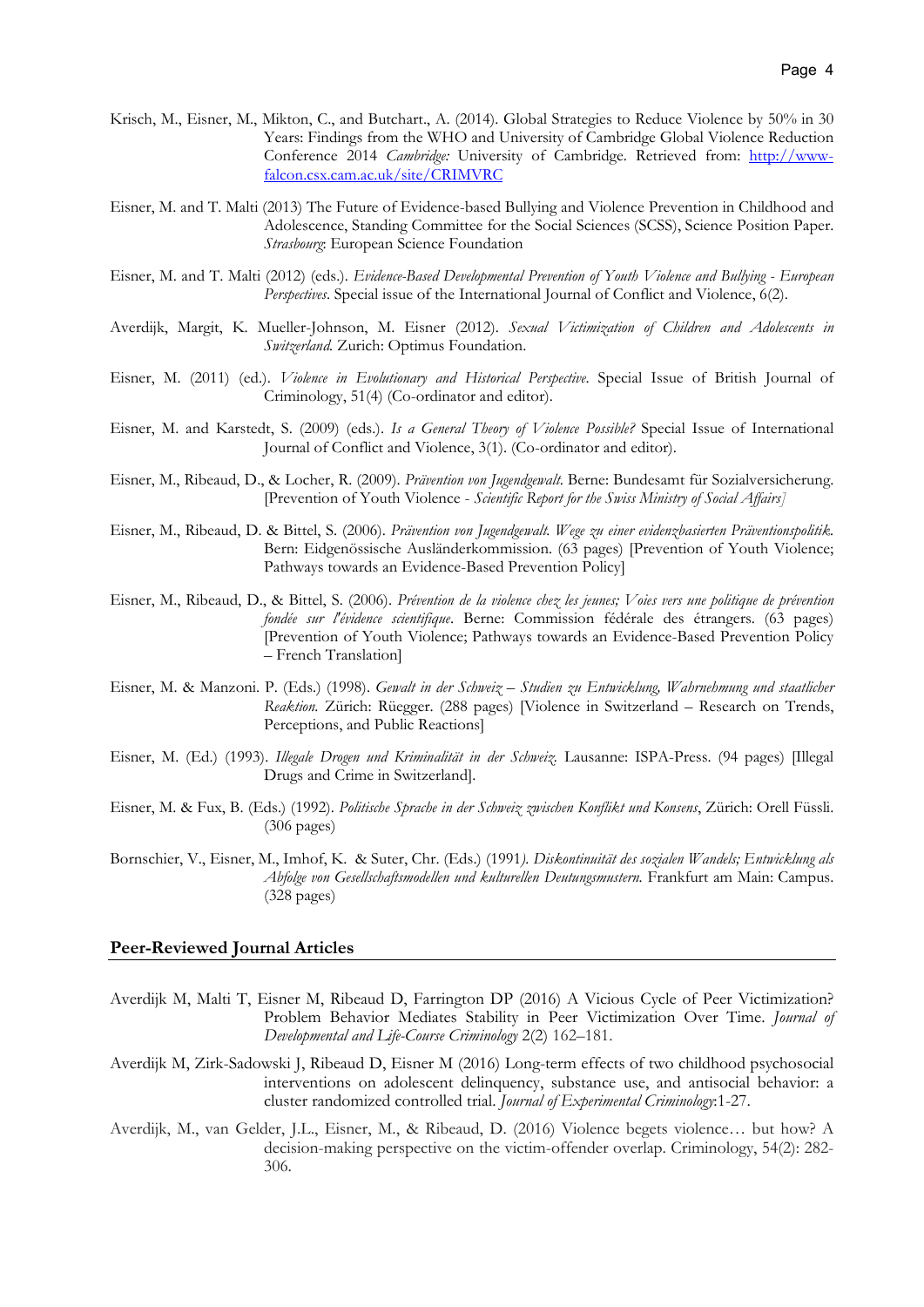- Cui, L., Colasante, T., Malti, T., Ribeaud, D., & Eisner, M. P. (2016). Dual trajectories of reactive and proactive aggression from mid-childhood to early adolescence: relations to sensation seeking, risk taking, and moral reasoning. Journal of Abnormal Child Psychology, 44(4), 663-675.
- Eisner, M., Nivette, A., Murray, A. L., & Krisch, M. (2016). Achieving population-level violence declines: implications of the international crime drop for prevention programming. Journal of Public Health Policy, 37(1), 66-80.
- Murray, A. L, Eisner, M. & Ribeaud, D (2016) The development of the general factor of psychopathology 'p factor' rhrough childhood and adolescence. Journal of Abnormal Child Psychology:1-14.
- Murray, A. L., Eisner, M., & Ribeaud, D. (2016). Development and Validation of a Brief Measure of Violent Thoughts The Violent Ideations Scale (VIS). Assessment, 1073191116667213.
- Murray, A. L., Obsuth, I., Eisner, M., & Ribeaud, D. (2016). Shaping aggressive personality in adolescence: Exploring cross-lagged relations between aggressive thoughts, aggressive behaviour and self-control. Personality and Individual Differences, 97, 1-7.
- Murray, A. L., Obsuth, I., Zirk-Sadowski, J., Ribeaud, D., & Eisner, M. (2016). Developmental relations between ADHD symptoms and reactive versus proactive aggression across childhood and adolescence. Journal of Attention Disorders, online first doi: 10.1177/1087054716666323
- Obsuth, I., Sutherland, A., Cope, A., Pilbeam, L., Murray, A. L., & Eisner, M. (2016). London Education and Inclusion Project (LEIP): Results from a Cluster-Randomized Controlled Trial of an Intervention to Reduce School Exclusion and Antisocial Behavior. Journal of Youth and Adolescence, 1-20. Online first, DOI: 10.1007/s10964-016-0468-4
- Obsuth I, Cope A, Sutherland A, Pilbeam L, Murray AL, Eisner M (2016) London Education and Inclusion Project (LEIP): Exploring Negative and Null Effects of a Cluster-Randomised School-Intervention to Reduce School Exclusion—Findings from Protocol-Based Subgroup Analyses. PloS one 11(4):e0152423.
- Obsuth, I., Murray, A. L., Malti, T., Sulger, P., Ribeaud, D., & Eisner, M. (2016). A Non-bipartite propensity score analysis of the effects of teacher–student relationships on adolescent problem and prosocial pehavior. Journal of Youth and Adolescence, 1-27. Online first, DOI: 10.1007/s10964-016-0534-y.
- Sell, A., Eisner, M., & Ribeaud, D. (2016). Bargaining power and adolescent aggression: the role of fighting ability, coalitional strength, and mate value. Evolution and Human Behavior,  $37(2)$ , 105-116.
- Shenderovich, Y., Eisner, M., Mikton, C., Gardner, F., Liu, J. & Murray J. "Methods for conducting systematic reviews of risk factors in low-and middle-income countries." BMC Medical Research Methodology 16, no. 1 (2016): 1.
- van Gelder J-L, Averdijk M, Eisner M, Ribaud D (2015) Unpacking the Victim-Offender Overlap: On Role Differentiation and Socio-psychological Characteristics. Journal of Quantitative Criminology 31(4):653-75.
- Eisner M, Humphreys DK, Wilson P, Gardner F (2015) Disclosure of Financial Conflicts of Interests in Interventions to Improve Child Psychosocial Health: A Cross-Sectional Study. PloS one 10(11):e0142803.
- Valdebenito, S., Ttofi, M., & Eisner, M. (2015). Prevalence rates of drug use among school bullies and victims: A systematic review and meta-analysis of cross-sectional studies. Aggression and Violent Behavior. doi:10.1016/j.avb.2015.05.004
- Malti, T., Averdijk, M., Zuffianò, A., Ribeaud, D., Betts, L. R., Rotenberg, K. J., & Eisner, M. P. (2015). Children's trust and the development of prosocial behavior. International Journal of Behavioral Development, doi: 10.1177/0165025415584628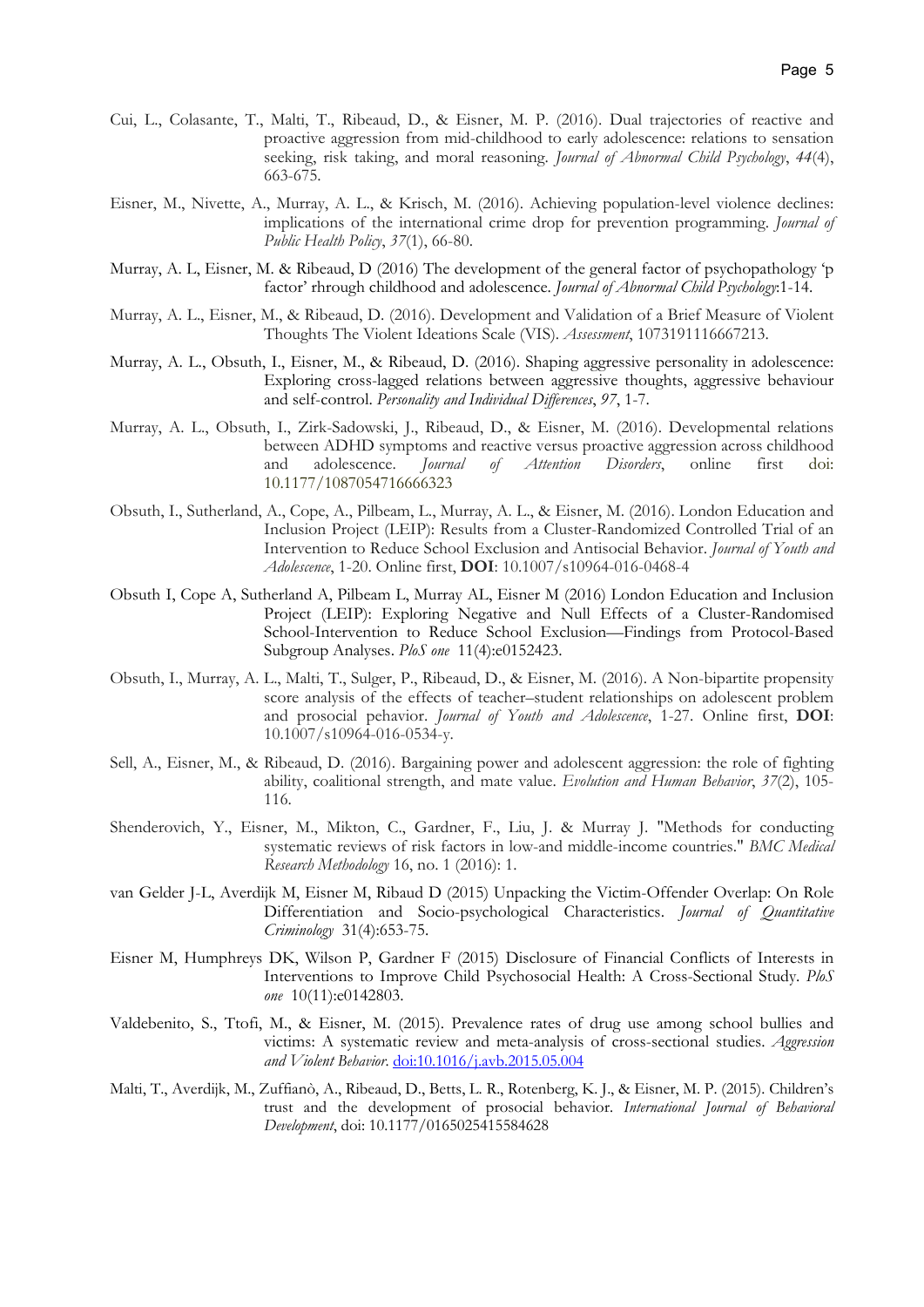- Ribeaud, D., & Eisner, M. (2015). The Nature of the Association Between Moral Neutralization and Aggression: A Systematic Test of Causality in Early Adolescence. Merrill-Palmer Quarterly, 61(1), 68-84. doi:10.13110/merrpalmquar1982.61.1.0068
- Obsuth, I., Eisner, M. P., Malti, T., & Ribeaud, D. (2015). The developmental relation between aggressive behaviour and prosocial behaviour: A 5-year longitudinal study. BMC Psychology, 3(1), 16.
- Eisner, M. (2014). From swords to words: Does Macro-Level Change in Self-Control Predict Long-Term Variation in Levels of Homicide?. Crime and Justice, 43(1), 65-134.dio: 10.1086/677662
- Obsuth, I., Sutherland, A., Pilbeam, L., Scott, S., Valdebenito, S., Carr, R., & Eisner, M. (2014). London Education and Inclusion Project (LEIP): a cluster-randomised controlled trial protocol of an intervention to reduce antisocial behaviour and improve educational/occupational attainment for pupils at risk of school exclusion. BMC Psychology, 2 (2014), 24.
- Mueller-Johnson, K., Eisner, M. P., & Obsuth, I. (2014). Sexual Victimization of Youth With a Physical Disability An Examination of Prevalence Rates, and Risk and Protective Factors. Journal of interpersonal violence (electronic pre-print).
- Averdijk, M., Eisner, M., & Ribeaud, D. (2014). Do social relationships protect victimized children against internalizing problems?. Journal of School Violence, 13(2014), 80-99.
- Nivette, A. E., Eisner, M., Malti, T., & Ribeaud, D. (2014). Sex differences in aggression among children of low and high gender inequality backgrounds: A comparison of gender role and sexual selection theories. Aggressive behavior (2014)
- Humphreys, D. K., & Manuel P. Eisner. "Do flexible alcohol trading hours reduce violence? A theory-based natural experiment in alcohol policy." Social Science & Medicine 102 (2014): 1-9.
- Eisner, M. & L. Ghuneim (2013). Honor killing attitudes amongst adolescents in Amman, Jordan, Aggressive Behavior, 39(5), 405-417.
- Humphreys, D. & M. Eisner (2013). Evaluating the impact of flexible alcohol trading hours on violence: An Interrupted time series analysis, PLoS One, 8(2): e55581. doi:10.1371/journal.pone.0055581
- Averdijk, M., Malti, T., Eisner, M., & Ribeaud, D. (2012). Parental separation and child aggressive and internalizing behavior: An event history calendar analysis. Child Psychiatry & Human Development, 1-17.
- Malti, T., Ribeaud, D., & Eisner, M. (2012). Effectiveness of a universal school-based social competence program: The Role of child characteristics and economic factors. International Journal of Conflict and Violence, 6(2), 249-259.
- Eisner, M., & Malti, T. (2012). The future of research on evidence-based developmental violence prevention in Europe – Introduction to the focus section. International Journal of Conflict and Violence, 6(2), 166-175.
- Humphreys, D. K., & Eisner, M. (2012). Do flexible opening hours reduce violence? An assessment of a natural experiment in alcohol policy. The Lancet, 380, S49.
- Nivette, A. and M. Eisner (2012) Do legitimate polities have fewer homicides? A cross-national analysis, Homicide Studies, 17(1), 3-26.
- Malti, T. M. Averdijk, D. Ribeaud, K.J. Rotenberg, M. Eisner (2012). "Do You Trust Him?" Children's Trust Beliefs and Developmental Trajectories of Aggressive Behavior in an Ethnically Diverse Sample, Journal of Abnormal Child Psychology,
- Eisner, M., D. Nagin & D. Ribeaud (2012). Effects of a universal parenting program for highly adherent parents: A propensity score matching approach. Prevention Science. 13, 252-266.
- Averdijk, M. T. Malti, D. Ribeaud, M. Eisner (2011). Trajectories of aggressive behavior and children's socialcognitive development. International Journal of Developmental Science, 5, 103-111.
- Averdijk, M., S. Besemer, M. Eisner, C. Bijleveld und D. Ribeaud (2011). The relationship between quantity, type and timing of external childcare and child problem behaviour in Switzerland. European Journal of Developmental Psychology 8 (6), 637-660.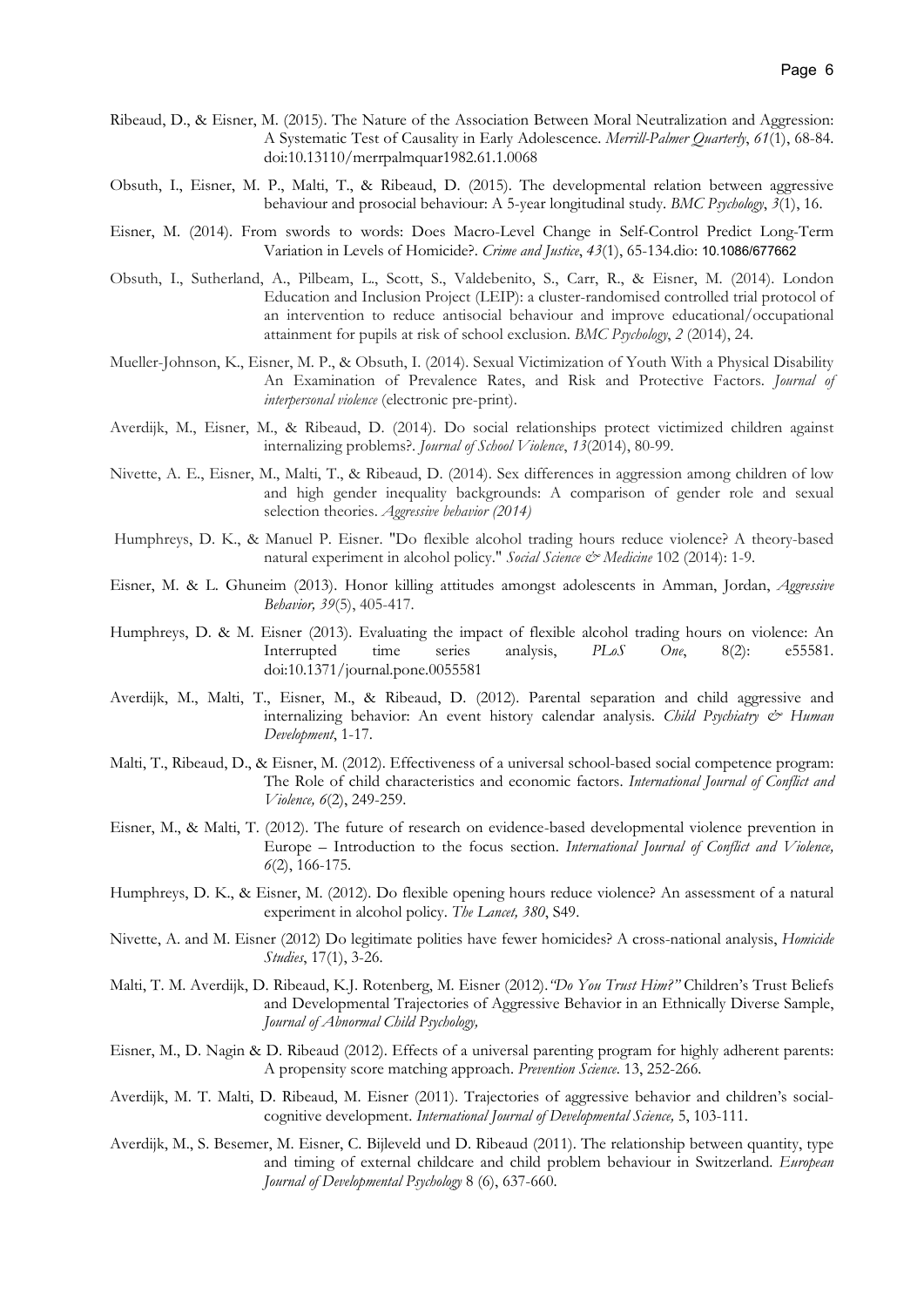- Averdijk, M., T. Malti, M. Eisner & D. Ribeaud (2011) Parental separation and child aggressive and internalizing behavior: An event history calendar analysis. *Child Psychiatry and Human Development*, online first DOI: 10.1007/s10578-011-0259-9.
- Averdijk, M., T. Malti, D. Ribeaud und M. Eisner (2011). Trajectories of aggressive behavior and children's social cognitive development. International Journal of Developmental Science 5 (1-2), 103-111.
- Malti, T., Ribeaud, D. and M. Eisner (2011). The effectiveness of two universal preventive interventions in reducing children's externalizing behavior: A cluster randomized controlled trial. Journal of Clinical Child and Adolescent Psychology, 40 (2), 677-692
- Eisner, M. (2011). Human evolution, history and violence: An introduction, British Journal of Criminology, 51(3), 473-478.
- Eisner, M. (2011). Killing kings: Patterns of regicide in Europe, 600-1800 AD. British Journal of Criminology 51(3), 556-577.
- Averdijk, M., Müller, B., Eisner, M., & Ribeaud, D. (2011). Bullying victimization and later anxiety and depression among pre-adolescents in Switzerland. Journal of Aggression, Conflict and Peace Research, 3 (2), 103-109.
- Eisner, M., & Meidert, U. (2011). From enrolment to utilization: Stages of parental engagement in a universal parent training program. The Journal of Primary Prevention, 32, 2, 83-93.
- Rotenberg, K., Betts, L., Ribeaud, D. & Eisner, M (2011). The social antecedents of child trustworthiness, Infant and Child Development. Online first at DOI:10.1002/icd.751.
- Ribeaud, D., & Eisner, M. (2010). Risk factors of aggression in preadolescence: risk domains, cumulative risk, and gender differences. Results from a prospective longitudinal study in a multiethnic urban sample. European Journal of Criminology. Special Issue on Longitudinal Criminological Research in Europe 7(6),460-498.
- Ribeaud D. & Eisner M. (2010). Are moral disengagement, neutralisation techniques and self-serving cognitive distortions the same? Development of a unified scale of moral neutralisation of aggression. International Journal of Conflict and Violence, 4(2), 298-315.
- Humphreys, D. & Eisner, M. (2010). Evaluating a natural experiment in alcohol policy: The Licensing Act (2003) and the requirement for attention to implementation, *Criminology and Public Policy*, 9(1), 41-67.
- Murray, J., Farrington, D. P., & Eisner, M. (2009). Drawing conclusions about causes from systematic reviews of risk factors: The Cambridge Quality Checklist. Journal of Experimental Criminology, 5(2).
- Karstedt, S. and Eisner, M. (2009). Introduction: Is a general theory of violence possible? International Journal of Conflict and Violence, 3(1), 4-8.
- Eisner, M. (2009). The uses of violence: An examination of some cross-cutting issues. International Journal of Conflict and *Violence*,  $3(1)$ , 40-59.
- Eisner, M. (2009). No effects in independent prevention trials: Can we reject the cynical view? Journal of Experimental Criminology, 5(2), 163-183
- Eisner, M. (2009). Reply to the comments by David Olds and Lawrence Sherman. Journal of Experimental Criminology, 6(2), 215-218.
- Eisner, M., Ribeaud, D., Murray, J., Kazemian, L., & Topcuoglu, T. (2009). The event history calendar as an instrument for longitudinal criminological research. Monatsschrift für Kriminologie und Strafrechtsreform, 92(2/3), 137-159.
- Jünger, R., & Eisner, M. (2009). Prävention von Problemverhalten durch die systematische Förderung von sozialen Kompetenzen mit dem PFADe Programm. Schweizerische Zeitschrift für Heilpädagogik, 3, 18-24. [Preventing problem behaviours by promoting social skills with the PATHS programme]
- Eisner, Manuel (2008) Modernity strikes back? The latest increase of interpersonal violence (1960-1990) in a historical perspective. International Journal on Conflict and Violence, 2(2): 288-316.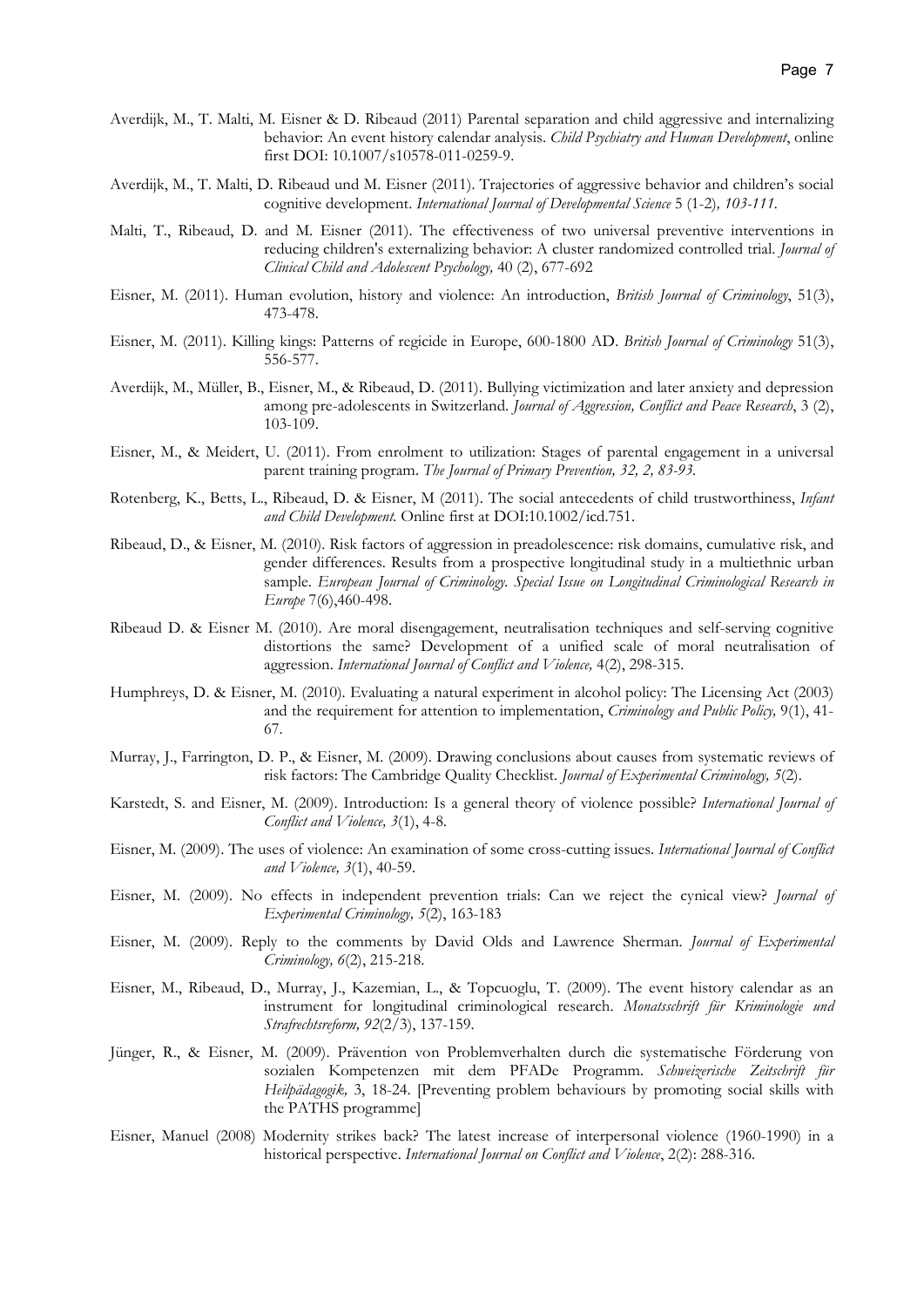- van Lier, P. A. C., Vitaro, F., & Eisner, M. (2007). Preventing Aggressive and Violent Behavior: Using Prevention Programs to Study the Role of Peer Dynamics in Maladjustment Problems. European Journal on Criminal Policy and Research, 13(3), 277-296.
- Eisner, M. (2007). Civilising Children: A Comment on Richard Tremblay's "The Development of Youth Violence: An Old Story with New Data". European Journal on Criminal Policy and Research, 13(3), 171-173.
- Eisner, M., & Ribeaud, D. (2007). Conducting a Criminological Survey in a Culturally Diverse Context. European Journal of Criminology, 4(3), 271-298.
- Manzoni, P., & Eisner, M. (2006). Violence between the Police and the Public; Influences of Work-Related Stress, Job Satisfaction, Burnout, and Situational Factors. Criminal Justice and Behavior, 33(5), 613- 645.
- Eisner, M., Jünger, R., & Greenberg, M. T. (2006). Gewaltprävention durch die Förderung emotionaler und sozialer Kompetenzen in der Schule: Das PATHS/PFAD Curriculum. Praxis der Rechtspsychologie, 16(3), 144-168. [Preventing Violence by Promoting Emotional and Social Skills in Schools: The PATHS Curriculum]
- Eisner, M. & Ribeaud, D. (2005). Jugendgewalt. Auf dem Weg zu evidenzbasierter Gewaltprävention. In: Terra Cognita, Schweizer Zeitschrift zu Integration und Migration, 6, 32-37.
- Ribeaud, D. & Eisner, M. (2005). The "Drug-Crime Link" in a Self-control Perspective. An Empirical Assessment among Swiss Juveniles, in: European Journal of Criminology, 3(1), 33-67.
- Eisner, M. & Ribeaud, D. (2005). A Randomized Field Experiment to Prevent Violence. The Zurich Intervention and Prevention Project at Schools, in: European Journal of Crime, Criminal Law and Criminal Justice, 13(1), 27-43.
- Eisner, M. & Killias, M. (2004). Country Report: Switzerland, European Journal of Criminology, 2(1), 257–293.
- Eisner, M. (2003). Long-Term Historical Trends in Violent Crime, Crime and Justice; A Review of Research, 30, 83– 142.
- Eisner, M. (2002). Crime, Problem Drinking, and Drug Use: Problem Behavior in Cross-National Perspective. Annals of the American Academy of Political and Social Sciences, 580, 201–225.
- Eisner, M. (2001). Modernization, Self-control and Violence The Long-term Dynamics of European Homicide Rates in Theoretical Perspective. British Journal of Criminology, 41(4), 618–638.
- Eisner, M. (2001). Gewalt und andere Formen von Problemverhalten; Ähnlichkeiten und Unterschiede in internationaler Perspektive, Journal für Konflikt- und Gewaltforschung, 3(1), 65-89. [Violence and other Types of Problem Behaviour; Similarities and Differences in Cross-national Perspective]
- Buchmann, M., & Eisner, M. (2001). Geschlechterdifferenzen in der gesellschaftlichen Präsentation des Selbst: Heiratsinserate von 1900 bis 2000: Kölner Zeitschrift für Soziologie und Sozialpsychologie (Sonderheft 41 Geschlechtersoziologie, Ed. Bettina Heintz), p. 75–107. [Gender Differences in the Social Presentation of Self; Matrimonial Advertisements from 1900 to 2000]
- Eisner, M. (2000). L'expansion des services privées de sécurité en Suisse, Revue Ethique publique, 2000, 3.
- Eisner, M. (1999). Déterminants de la politique suisse en matière de drogue; L'exemple du programme de préscription d'heroïne, Déviance et société, 23(2), 189–204. [Determainnts of the Swiss Drug Policy ; The Example of the Heroin Prescription Programme]
- Eisner, M. & Wikström, P.-O. (1999). Urban Structure and Violent Crime in Edinburgh, Stockholm and Basel: a Comparative Analysis, European Journal on Criminal Policy and Research, 7(4), 427–442.
- Eisner, M. (1998). Männlichkeit und Gewalt. Ergebnisse einer Befragung von Jugendlichen in der Stadt Zürich, Newsletter des Forschungsnetzes für ethnisch-kulturelle Konflikte, Rechtsextremismus und Gewalt (Universität Bielefeld), 10, 22–41.
- Eisner, M. (1998). Langfristiger kultureller Wandel: Grenzen und Möglichkeiten der sozialwissenschaftlichen Analyse, Geschichte und Informatik – Histoire et Informatique, 9, 43–58.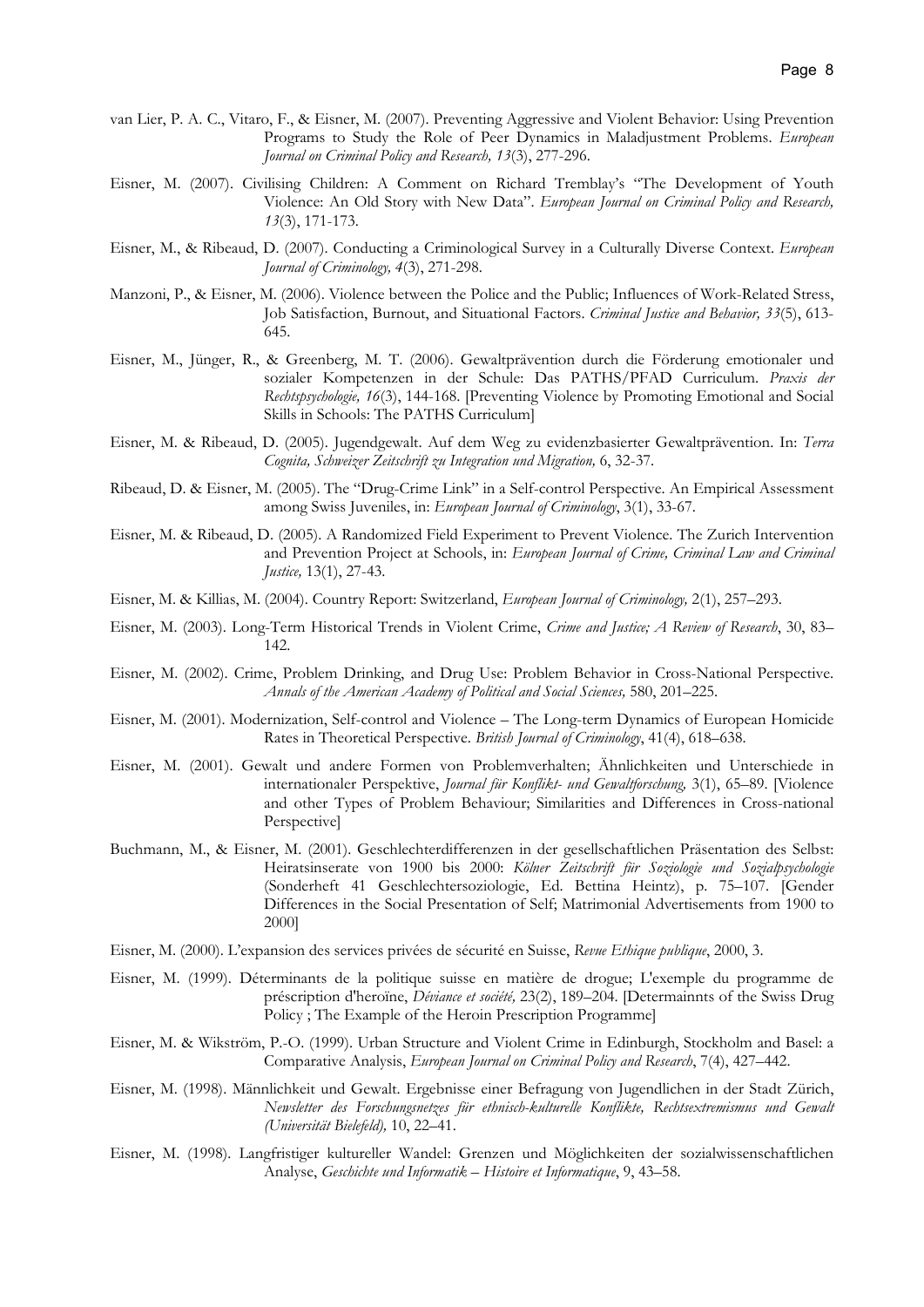Eisner, M. (1998). Gentechnologie und gesellschaftliche Moral, BioWorld, 1998, 7.

- Eisner, M. (1998). Schweizer Städte: Die Krise und ihre Ursachen, Schweizerische Technische Zeitschrift, 5, 18–22.
- Buchmann M. & M. Eisner (1997). The Transition from the Utilitarian to the Expressive Self: 1900–1992, Poetics, 25(1), 157–175.
- Buchmann, M. & M. Eisner (1997). Verändern Informationstechnologien die Identität?, Schweizerische Technische Zeitschrift, 2, 24–28.
- Eisner, M. (1996). Rückgang von Kriminalität in den Städten; Die USA und die Schweiz im Vergleich, Neue Kriminalpolitik, 8(3), 38–44.
- Eisner, M. (1996). Die ethnische Dimension von städtischer Gewalt, Kriminologisches Bulletin Bulletin de Criminologie, 22(1), 11–44.
- Eisner, M. (1994). Gewaltkriminalität und Stadtentwicklung in der Schweiz: ein empirischer Überblick, Schweizerische Zeitschrift für Soziologie, 20(1), 179–204.
- Eisner, M. (1994). Drogenpolitik und Strassenkriminalität; eine empirische Analyse am Beispiel der Stadt Zürich, Travers – Zeitschrift für Geschichte, 1(1) 80–94.
- Eisner, M. (1993). Zu- oder Abnahme der Gewaltkriminalität Jugendlicher; Anmerkungen zum Beitrag von Rolf Reber, Kriminologisches Bulletin – Bulletin de Criminologie, 19(2), 91–98.
- Eisner, M. (1993). Territoriale Konflikte auf Strassen und Parkplätzen; eine Analyse von gewalttätigen Interaktionen im Umfeld des städtischen Strassenverkehrs, Soziographie, 7, 143–164.
- Eisner, M. (1993). Städtische Drogenmärkte, Beschaffungsdelikte und die Folgen in den betroffenen Stadtquartieren, Drogalkohol, 17(3), 20-35.
- Eisner, M. (1993). Policies towards Open Drug Scenes and Street Crime; the Case of the City of Zürich, European Journal of Criminal Policy and Research, 1(2), 61-78.
- Eisner, M. (1992). Politische Orientierungen und Rhythmen des sozialen Wandels, Schweizerische Zeitschrift für Soziologie, 18(1), 29–54.
- Eisner, M. (1992). Mobilitätskultur in der Schweiz; eine soziologisch-historische Perspektive, DISP Dokumente und Informationen zur Schweizerischen Orts-, Regional- und Landesplanung, 28, 110, 11–17.
- Eisner, M. (1992). Long-Term Fluctuations of Social Destabilization and Economic Growth, Historical Social Research – Historische Sozialforschung, 17(4), 70–98.
- Eisner, M. (1991). Umwelt und Verkehr: Mobilitätsbedürfnisse in der modernen Gesellschaft, Vermessung, Photogrammetrie, Kulturtechnik, 11, 626–632.
- Eisner, M. (1990). Long-term Dynamics of Political Values in International Perspective; Comparing the Results of Content Analysis of Political Documents in the USA, GB, FRG and Switzerland, European Journal of Political Research, 18, 605–621.
- Eisner, M. (1990). 'Gleitende Assoziationsfilter'; ein neues textanalytisches Verfahren zur Identifikation von semantischen Assoziationsfeldern und seine Anwendung am Begriff 'Freiheit' in schweizerischen Zeitungstexten, Schweizerische Zeitschrift für Soziologie, 16 (1), 1990, 1–28.
- Eisner, M. (1987). Cycles of Political Control: the Case of the Canton of Zürich, 1880–1983, European Journal of Political Research, 15, 167–184.

#### Book Chapters

- Eisner, Manuel and T. Malti (2015). "Aggressive and Violent Behavior". Lamb, M. E. (ed.) Handbook of Child Psychology and Developmental Science, Vol. 3 Socioemotional Processes. New York: Wiley. pp 794- 841.
- Ttofi, Maria M., Manuel Eisner, and Catherine P. Bradshaw. "Bullying Prevention: Assessing Existing Meta-Evaluations." Encyclopedia of Criminology and Criminal Justice. Springer New York, 2014. 231-242.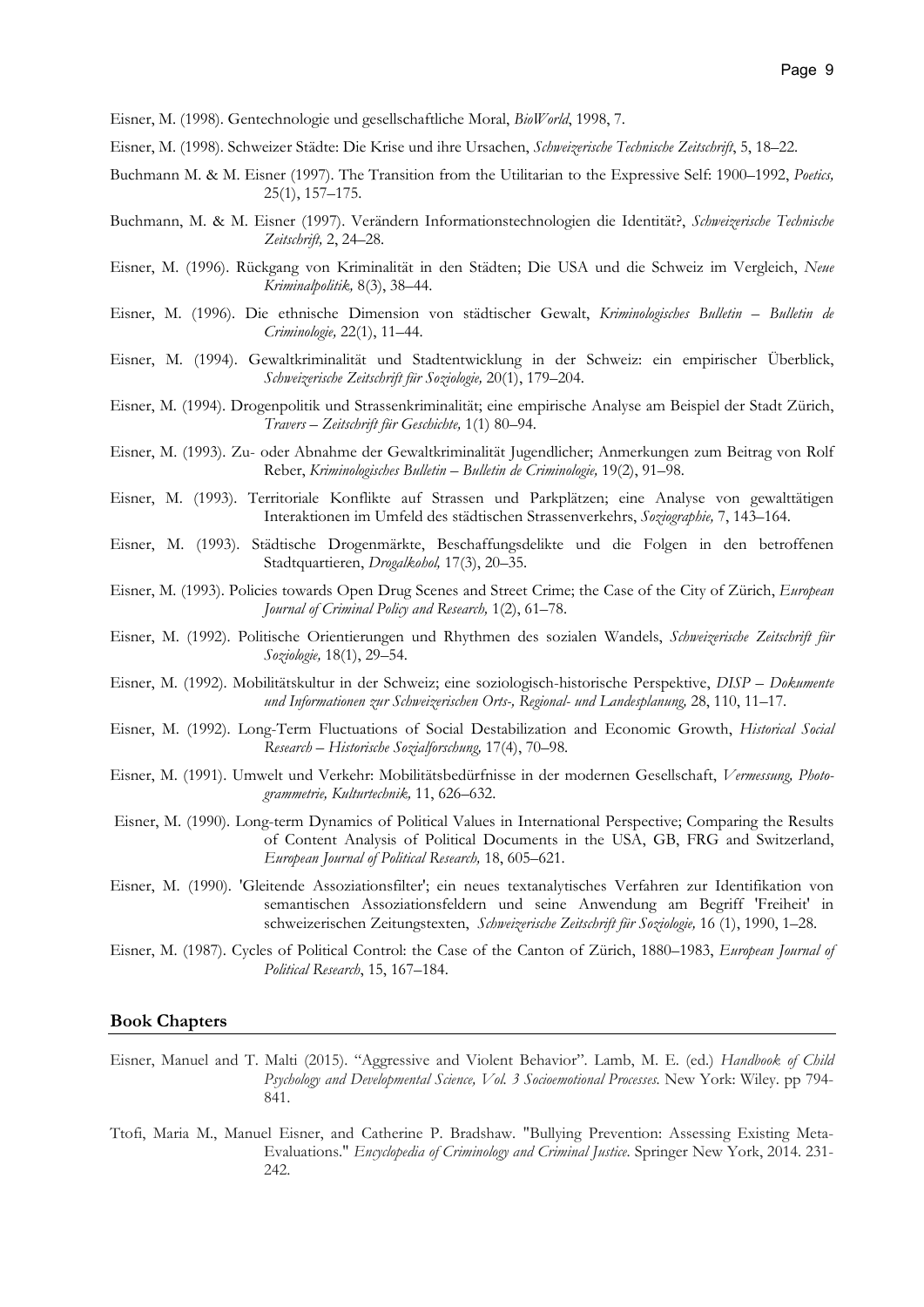- Eisner, M. and A. Nivette (2013). Does Low Legitimacy Cause Crime? A Review of the Evidence, in; Tankebe, J. and A. Liebling (eds.). Legitimacy and Criminal Justice. Oxford: Oxford University Press, p. 308-325.
- Eisner, M., Malti, T., Ribeaud, D., & Müller, B. (2012). Groß angelegte Feldversuche in der kriminologischen Präventionsforschung Das Zürcher Projekt zur sozialen Entwicklung von Kindern Evaluation von Programmen und Projekten für eine demokratische Kultur (pp. 69-97): Springer.
- Eisner, M & A. Nivette (2012). How to reduce the global homicide rate to 2 per 100,000 by 2060, in Welsh, Brandon and Rolf Loeber (eds.) The Future of Criminology, New York: Oxford University Press, pp 219-228.
- Eisner, M. (2012). What Causes Large-scale Variation in Homicide Rates?. In H. H. Kortüm, & J. Heinze (Eds.). Aggression in Humans and Other Primates: Biology, Psychology, Sociology, Walter de Gruyter. Pp 137-162.
- Eisner, M & D. Humphreys (2011). Measuring conflict of interest in prevention and intervention research: A feasibility study. In T. Bliesener, A. Beelmann & M. Stemmler (eds). Antisocial Behavior and Crime: Contributions of Developmental and Evaluation Research to Prevention and Intervention (pp. 165-180). Cambridge, MA: Hogrefe Publishing.
- Ribeaud, Denis and Manuel Eisner (2011) La violence dans la biographie. In Schweizerische Kriminalprävention (SKP) (ed.). Les jeunes et la violence. Un manuel de la Prévention Suisse de la Criminalité (PSC), (pp. 131-158. Berne: Staempfli Verlag.
- Eisner, M (2011) Interessenkonflikte in der Präventionsforschung: Gefährden sie die evidenzbasierte Prävention? In: B. Brannenberg and J.-M. Jehle (Eds.). Gewaltdelinquenz - Lange Freiheitsentziehung – Delinquenzverläufe (pp. 99-128). Mönchengladbach: Forum Verlag Godesberg.
- Eisner, M., Malti, T., & Ribeaud, D. (2011). Large-scale criminological field experiments. The Zurich Project on the Social Development of Children. In D. Gadd, S. Karstedt, & S. Messner (Eds.), The SAGE Handbook of Criminological Research Methods (pp. 410-424). London: Sage.
- Eisner, M & Ribeaud, D (2011). Was bringt universelle Frühprävention von Gewalt? Ergebnisse des Zürcher Projektes zur Sozialen Entwicklung von Kindern. In E. Marks & W. Steffen (eds.). Solidarität leben – Vielfalt sichern: ausgewählte Beiträge des 14. Deutschen Präventionstages (8. und 9. Juni 2009 in Hannover) (pp. 291-303). Mönchengladbach: Forum Verlag Godesberg.
- Eisner, M. (2008). Markt, Macht und Wissenschaft; Kritische Überlegungen zur Deutschen Präventionsforschung. In E. Marks & W. Steffen (Eds.), Starke Jugend - Starke Zukunft (Ausgewählte Beiträge des 12. Deutschen Präventionstages, 18. und 19. Juni 2007) (pp. 173-191). Mönchengladbach: Forum Verlag Godesberg. [Markets, Power, and Science; Critical Reflections on Prevention Research in Germany]
- Eisner, M., & Parmar, A. (2007). Doing criminological research in ethnically and culturally diverse contexts. In R. D. King & E. Wincup (Eds.), *Doing Research on Crime and Justice* (pp. 171-199). Oxford: Oxford University Press.
- Eisner, M., Ribeaud, D., & Meidert, U. (2007). Kriminologische Forschung in multikulturellem Kontext; Erfahrungen aus dem Zürcher Projekt zur Sozialen Entwicklung von Kindern. In F. Lösel, D. Bender & J.-M. Jehle (Eds.), Kriminologie und wissensbasierte Kriminalpolitik; Entwicklungs- und Evaluationsforschung (pp. 379-413). Mönchengladbach: Forum Verlag Godesberg. [Criminological Research in a Multicultural Context; Experiences in the Zurich Project on the Social Development of Children]
- Eisner, M. (2004). The Long-term Development of Violence: Empirical Findings and a Theoretical Approach to Interpretation. In: Hagan, J. & W. Heitmeyer (Eds.), International Handbook of Violence Research (pp. 41-66), New York: Westview Press.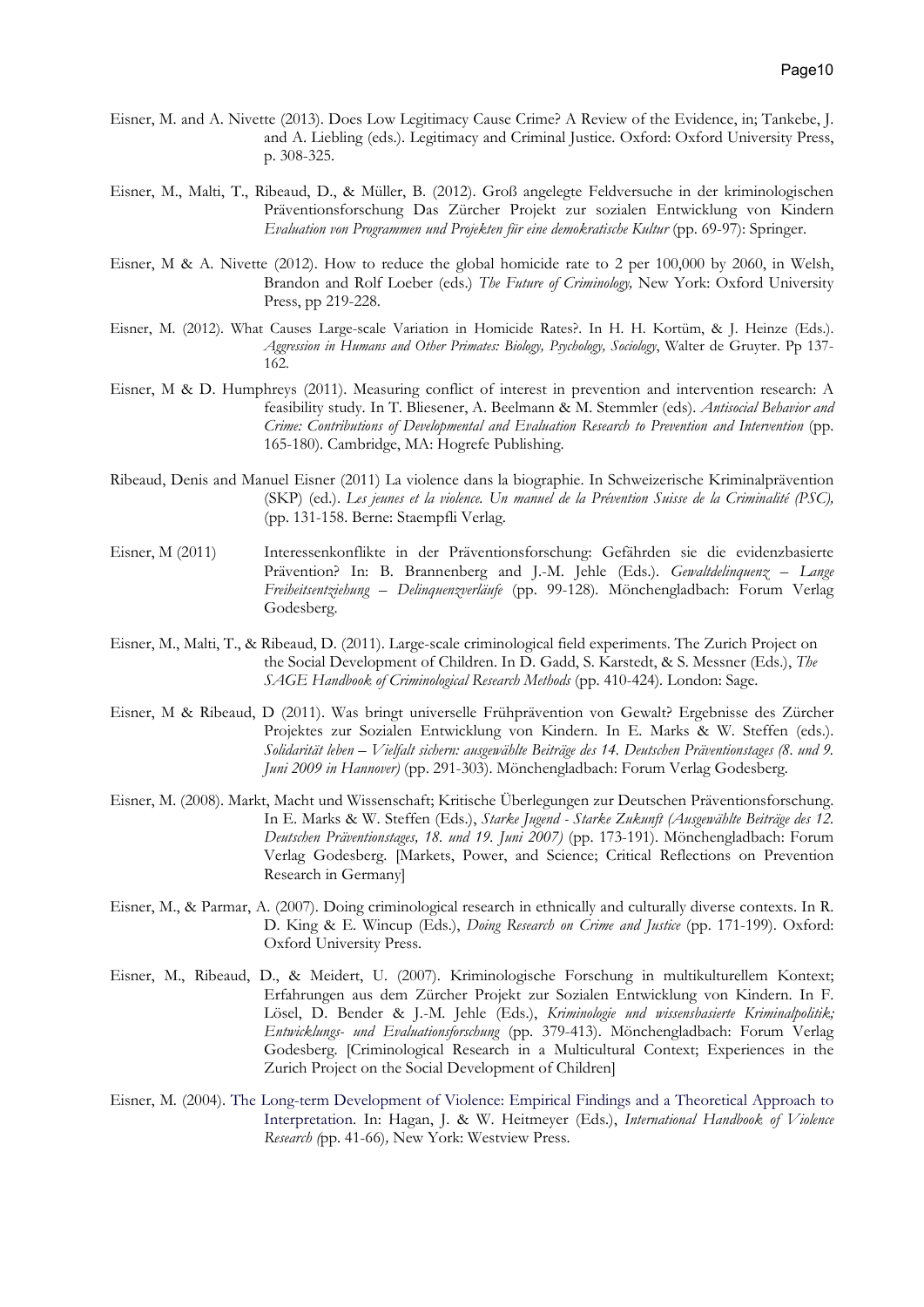- Eisner, M. & Ribeaud, D. (2003). "Erklärung von Jugendgewalt eine Übersicht über zentrale Forschungsbefunde.", in: Raithel, J. & J. Mansel (Eds.). Kriminalität und Gewalt im Jugendalter. Hell- und Dunkelfeldbefunde im Vergleich. Weinheim: Juventa, S. 182–206. [Explanations of Youth Violence – A Review of Research Findings].
- Eisner, M. (2003). "Towards more Effective Youth Violence Prevention An Overview", in: Council of Europe  $(Ed.)$ . Violence in Schools – A challenge for the Local Community. Strasbourg: Council of Europe, pp. 23–41.
- Eisner, M. (2003) Améliorer la prévention de la violence chez les jeunes: aperçu géneral", in: Conseil de l'Europe (ed.) Violence à l'ecole – un défi pour la communauté locale. Strasbourg: Council of Europe, pp. 27-46.
- Ribeaud, D., Eisner, M. & Manzoni, P. (2002). Schülergewalt in der Schweiz. Neuere Forschung zu Gewalt und anderen problematischen Verhaltensweisen Jugendlicher, in: Gehl, G. (Ed.), Gewalt an Schulen. Prävention und Strategien im europäischen Vergleich, Weimar: Herausgegeben im Auftrag der Katholischen Akademie Trier, S. 103–121. [School Violence in Switzerland: Current Research on Violence and other problem behaviours among adolescents]
- Eisner, M. (2002). Langfristige Gewaltentwicklung: empirische Befunde und theoretische Erklärungsansätze", in: Heitmeyer, W. & J. Hagan (Eds.), Handbuch für Gewaltforschung, Opladen: Westdeutscher Verlag, S. 58–80. [Long-Term Trends in Violence: Empirtical Findings and Theoretical Explanations]
- Eisner, M. (2001). Kriminalität in der Stadt; ist Desintegration das Problem, in: Jehle, H.-J. (Ed.). Herausforderungen der Kriminologie im Europa des 21. Jahrhunderts. [Crime in the City: Is Desintegration the Problem?]
- Eisner, M. (2001). Individuelle Gewalt und Modernisierung in Europa, 1200–2000, in: Albrecht, G. and O. Backes (Eds.), Mythos Gewalt, Frankfurt am Main: Suhrkamp, p. 71–100. [Individual Violence and Modernisation in Europe, 1200-2000 AD]
- Eisner, M. (2000). Sozialer Wandel und neue Integrationsprobleme seit den Siebzigerjahren, in: Suter, Christian (Ed.): Sozialbericht 2000, Zürich: Seismo, 164–181. [Social Change and New Challenges to Social Integration since the 1970s].
- Eisner, M. (2000). Intégration sociale et nouveaux problèmes d'intégration, in: Suter, Christian (Ed.): Rapport social 2000, Zürich: Seismo, 164–181.
- Eisner, M. (1999). Die soziale Krise der Schweizer Kernstädte, in: Koch, M. & W. A. Schmid (Eds.), Die Stadt in der Schweizer Raumplanung – Bilanzen und Visionen; Ein Lesebuch Martin Lendi gewidmet, Zürich: VDF.
- Buchmann, M. & M. Eisner (1999). Freizeit als Element des Lebensstils und Mittel kultureller Distinktion in: Hradil, Stefan (Ed). Grenzenlose Gesellschaft? (Tagungsband I zum Kongress der Österreichischen, Schweizerischen und Deutschen Gesellschaften für Soziologie in Freiburg im Breisgau). Frankfurt am Main: Campus, 590–608.
- Buchmann, M. & M. Eisner (1998). Arbeit und Identität Von der Notgemeinschaft zur Wahlverwandtschaft, in: Geiser, T., H. Schmid & E. Walter-Busch (Eds.), Arbeit in der Schweiz des 20. Jahrhunderts; Wirtschaftliche, rechtliche und soziale Perspektiven, Bern: Haupt, 111–136.
- Eisner, M. (1998). Rückgang von Kriminalität in den Städten: Die USA und die Schweiz im Vergleich, in: Ortner, H., A. Pilgram & H. Steinert (Eds.), Die Null-Lösung; Zero-Tolerance-Politik in New York -Das Ende der urbanen Toleranz?, Baden-Baden: Nomos.
- Eisner, M. (1998). Jugendkriminalität und immigrierte Minderheiten im Kanton Zürich, in: Bauhofer, St. et al. (Eds.), Jugend und Strafrecht, Zürich: Rüegger, 103-137.
- Eisner, M. (1998). Die Zunahme von Jugendgewalt Fakt oder Artefakt, in: Eisner, M. & P. Manzoni (Eds.), Gewalt in der Schweiz: Studien zu Entwicklung, Wahrnehmung und staatlicher Reaktion, Zürich: Rüegger, 13–40.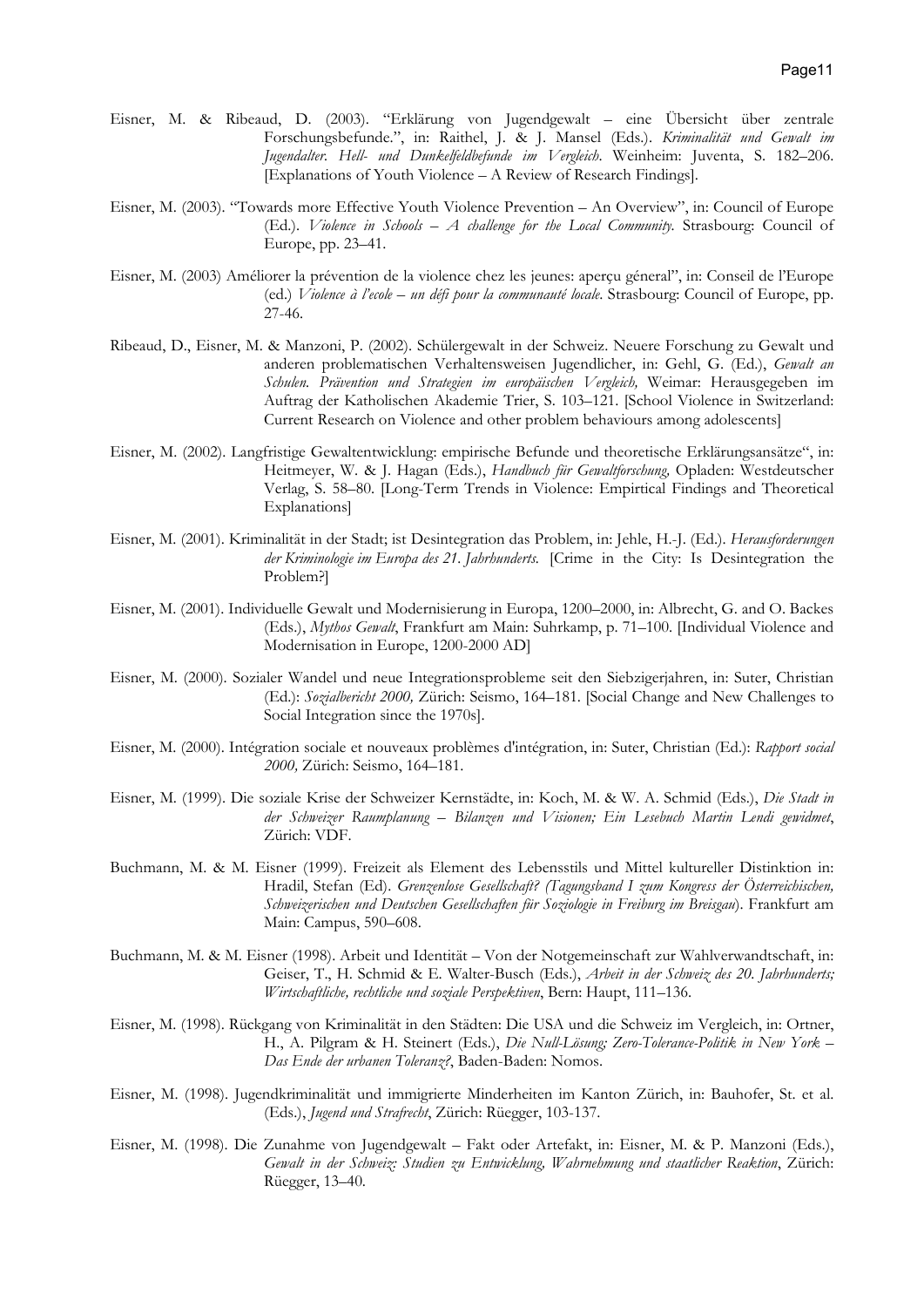- Helbling, J. and M. Eisner (1997). Soziale und kulturelle Aspekte der Mobilität, in: Schuler, M., B. Lepori, V. Kaufmann & D. Joye (Eds.), Des mobilités à la mobilité; Vers un paradigme intégrateur (Forschungspolitische Früherkennung 179/1997 des Schweizerischen Wissenschaftsrates), Bern: Schweizerischer Wissenschaftsrat.
- Eisner, M. (1996). Jugendszenen und Gewalt, in: Stapferhaus Lenzburg (Ed.) A Walk on the Wild Side; Jugendszenen in der Schweiz seit den 40er Jahren, Zürich: Chronos, 296-305
- Eisner, M. (1995). Warum so blödsinnig fahren? Gewalt im Umfeld des Strassenverkehrs, in: Hugger, P. & U. Stadler (Eds.). Gewalt; Kulturelle Formen in Geschichte und Gegenwart. Zürich: Unionsverlag, 261–280.
- Eisner, M. (1995). The Effects of Economic Structures and Phases of Development on Crime, in: Council of Europe (Ed.). Crime and Economy, Strassbourg: Council of Europe, 13–52.
- Eisner, M. (1995). Männlichkeit und Gewalt; Ergebnisse einer Befragung von Jugendlichen in Zürich, in: Bauhofer, St. & P.-H. Bolle (Eds.) Innere Sicherheit – Innere Unsicherheit? Kriminologische Aspekte, Chur: Rüegger, 189–222.
- Eisner, M. (1994). Langfristige Schwankungen wirtschaftlichen Wachstums und gesellschaftliche Destabilisierung, in: Ernst, A. et al. (Eds.). Kontinuität und Krise; Sozialer Wandel als Lernprozess – Beiträge zur Wirtschafts- und Sozialgeschichte der Schweiz. Festschrift für Hansjörg Siegenthaler. Zürich: Chronos, 95–118.
- Eisner, M. (1994). Lebensqualität und Mobilität in Europa; ein soziologischer Ansatz, in: Verkehrsministerium Baden-Württemberg (Ed.), Bewusstseinsbildung und intelligente Mobilität, Stuttgart: Verkehrsministerium Baden-Württemberg, 17–22.
- Eisner, M. (1993). Immigration, Assimilation und Integration; Strukturen der Gewaltdelinquenz von Immigrierten und Schweizern, in: Bauhofer, St. & N. Queloz (Eds.). Ausländer, Kriminalität und Strafrechtspflege. Chur: Rüegger, 289–311.
- Eisner, M., M. Lamprecht and H. Stamm (1993). Freizeit und Freizeitmobilität in der modernen Gesellschaft, in: Furrer, U. (Ed.), Wohnen mit dem Auto; Ursachen und Gestaltung automobiler Freizeit. Zürich: Chronos, 33–53.
- Eisner, M. (1992). Semantische Assoziation und Dissoziation von politischen Leitbegriffen Ein neues textanalytisches Verfahren zur Identifikation von semantischen Assoziationsfeldern und einige Anwendungsbeispiele, in: Mohler, P., C. Züll et al. (Eds.). Neue Entwicklungen in der Inhaltsanalyse. Frankfurt am Main: Campus, 120–145.
- Eisner, M. (1992). Die politische Semantik des Freiheitsbegriffs im Schweizer Freisinn zwischen 1970 und 1982, in: Eisner, M. and B. Fux (Eds.). Politische Sprache in der Schweiz zwischen Konflikt und KonsenZürich: Orell Füssli, 180–208.
- Eisner, M. & P. Güller (1992). Mobilität und Lebensqualität, in: Hugger, P. (Ed.). Handbuch der Schweizerischen Volkskultur, Bd. 3. Zürich: Offizin, 1219–1240.
- Eisner, M. and B. Fux (1992). Einleitung: Politische Sprache in der Schweiz, in: Eisner, M. and B. Fux (Eds.). Politische Sprache in der Schweiz zwischen Konflikt und Konsens. Zürich: Orell Füssli.
- Eisner, M. (1991). 'Wer sind wir?' Wandel der politischen Identität in der Schweiz von 1840 bis 1987, in: Schweizerisches Sozialarchiv (Ed.). Bilder und Leitbilder der Schweiz. Zürich: Chronos, 29-65.
- Eisner, M. (1991). Drogenpolitik als politischer Konfliktprozess, in: Böker, W. and J. Nelles (Eds.). Drogenpolitik wohin? Sachverhalte und Entwicklungen, Handlungsvorschläge und Optionen. Bern: Haupt, 85–100.
- Eisner, M. (1990). Stabilität und Wandel von politischer Sprache in der Schweiz, in: Bornschier, V. et al. (Eds.). Diskontinuität des sozialen Wandels; Entwicklung als Abfolge von Gesellschaftsmodellen und kulturellen Deutungsmustern. Frankfurt am Main.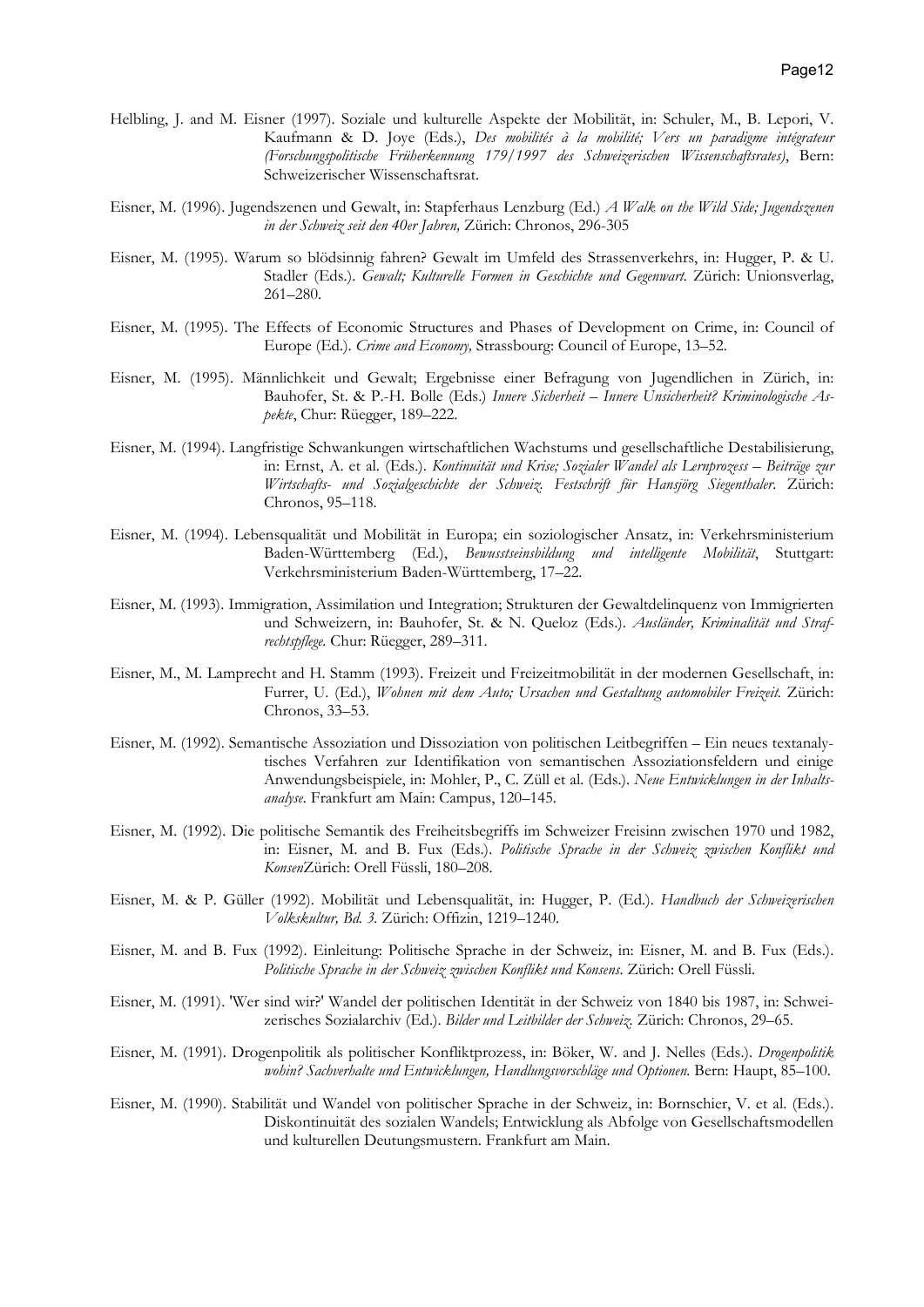# Invited and Keynote Lectures (2002-present)

| 2015         | From Swords to Words: Why has interpersonal violence declined in Europe?, Invited Guest lecture,<br>Attorney General's Chambers, Singapore, 10 March 2015                                                                                                                                                                                                                   |
|--------------|-----------------------------------------------------------------------------------------------------------------------------------------------------------------------------------------------------------------------------------------------------------------------------------------------------------------------------------------------------------------------------|
| 2015         | Aggressive Behaviour from Childhood to Adolescence: Implications of findings from the z-proso study for<br>effective prevention and intervention, Invited guest lecture, Social Services Institute Singapore, 10<br>March 2015.                                                                                                                                             |
| 2015         | Does Police Legitimacy Influence Compliance with the Law?, Invited Guest lecture, Home Academy,<br>Singapore, 11 March 2015.                                                                                                                                                                                                                                                |
| 2015<br>2014 | Reducing Homicide globally by 50% in the 30 years: Universal Mechanisms and Evidence-Based Policy,<br>Invited Guest lecture, National University Singapore, 12 March 2015.<br>From Swords to Words: Self-Control and the European Long-Term Decline in Homicide, AD 600-2013,                                                                                               |
|              | Invited Keynote Talk at 21 <sup>st</sup> World Meeting of the International Society of Aggression<br>Research, 17 July 2014.                                                                                                                                                                                                                                                |
| 2014         | Weltweit 50% weniger Gewalt bis 2050 - Ansätze zu einer globalen Strategie (Invited Keynote Talk).<br>Deutscher Präventionstag, 13 May 2014.                                                                                                                                                                                                                                |
| 2013         | "Effects of a Universal Parenting Program to prevent children's antisocial behaviour" Invited Plenary<br>Lecture, Florence, 5 March 2013.                                                                                                                                                                                                                                   |
| 2012         | "Author meets Critics Session with Stephen Pinker, Better Angels of our Nature, Chicago, 15 Nov<br>2012.                                                                                                                                                                                                                                                                    |
| 2011         | Youth Violence in Europe - Sharing Comparative Experience and Best Practices, Plenary Lecture at<br>"Sad Kids, Not Bad Kids: Shaping a European Youth Violence Prevention Strategy,<br>Brussels, 29 Nov 2011.                                                                                                                                                               |
| 2011         | When independent trials cannot replicate intervention effects: A systematic review and examples from a<br>randomised trial of a family intervention, University of Oxford, 3 Nov 2011.                                                                                                                                                                                      |
| 2009         | "Towards a General Theory of Violence," Lecture in Public Seminar Series, Institute of<br>Criminology, 12. November 2009.                                                                                                                                                                                                                                                   |
| 2009         | "Integrating Life-Course and Evolutionary Perspectives on Violence," Invited Guest Seminar,<br>Department of Psychology, University of Central Lancashire, 11 November 2009.                                                                                                                                                                                                |
| 2009         | "Bias due to conflict of interest: A cause of concern in criminological evaluation research?" Public Lecture<br>given at the 50-year anniversary conference of the Institute of Criminology, University of<br>Cambridge.                                                                                                                                                    |
| 2009         | "Wirkungsforschung zur entwicklungsbezogenen Gewaltprävention" [Research on the Effectiveness of<br>Developmental Violence Prevention], Plenary Vecture, 11th Conference of the German, Austrian and Swiss<br>Society of Criminology (KrimGes), Giessen, 19. September 2009).                                                                                               |
| 2009         | "Gewalt und Aggression im Lebenslauf" [Violence and Aggression during the Life Course],<br>Invided Keynote Address, Conference in Celebration of 25 years of Youth Research in<br>Bielefeld, Bielefeld, 17 September 2009.                                                                                                                                                  |
| 2009         | "Was bringt universelle Frühprävention von Gewalt? Ergebnisse des Zürcher Projektes zur Sozialen<br>Entwicklung von Kindern" [How Effective is Early Prevention of Violence; Results from the<br>Zurich Project on the Social Development of Children], Invited Keynote Lecture, German<br>Congress on Crime Prevention - Deutscher Präventionstag, Hanover, 8. June 2009). |
| 2009         | "Wirkt Prävention an Schulen? Ergebnisse des Zürcher Projektes zur sozialen Entwicklung von Kindern<br>(Vortrag an der Tagung "Schulen begegnen Gewalt", 7. März 2009).                                                                                                                                                                                                     |
| 2009         | "Effective Early Prevention of Aggressive Behaviour", Invited Lecture at the White Paper<br>Conference, London, 22 January 2009.                                                                                                                                                                                                                                            |
| 2008         | "No Effects in Independent Prevention Trials: Can we Reject the Cynical View". Invited<br>plenary address, 8th Jerry Lee Crime Prevention Symposium, 5 and 6 May 2008, University of<br>Maryland.                                                                                                                                                                           |